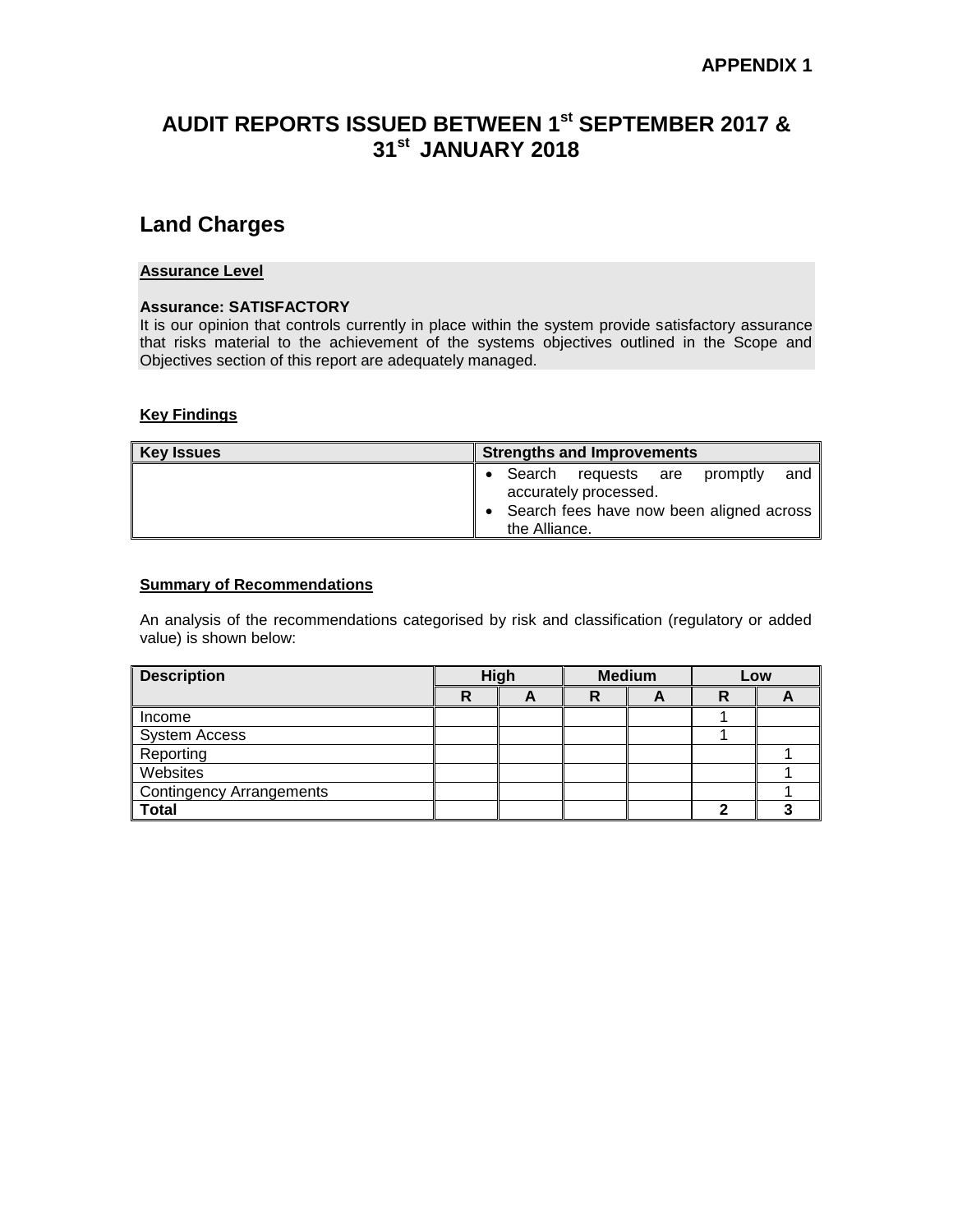# **Conservation Grants**

## **Assurance Level**

#### **Assurance: SATISFACTORY**

It is our opinion that controls currently in place within the system provide satisfactory assurance that risks material to the achievement of the systems objectives outlined in the Scope and Objectives section of this report are adequately managed.

#### **Key Findings**

| <b>Key Issues</b> | Strengths and Improvements                                                                                                                                    |  |  |  |  |  |  |
|-------------------|---------------------------------------------------------------------------------------------------------------------------------------------------------------|--|--|--|--|--|--|
|                   | All grants reviewed had been processed<br>and paid promptly.<br>All grant applications are held electronically<br>and a summary 'checklist' created for each. |  |  |  |  |  |  |

#### **Summary of Recommendations**

| <b>Description</b>            | High |  | <b>Medium</b> |  | Low |  |
|-------------------------------|------|--|---------------|--|-----|--|
|                               | R    |  | R             |  | R   |  |
| Website (Advertisement)       |      |  |               |  |     |  |
| Appraisal                     |      |  |               |  |     |  |
| Compliance with Grant Terms & |      |  |               |  | ◠   |  |
| Conditions                    |      |  |               |  |     |  |
| Inspections                   |      |  |               |  |     |  |
| Total                         |      |  |               |  |     |  |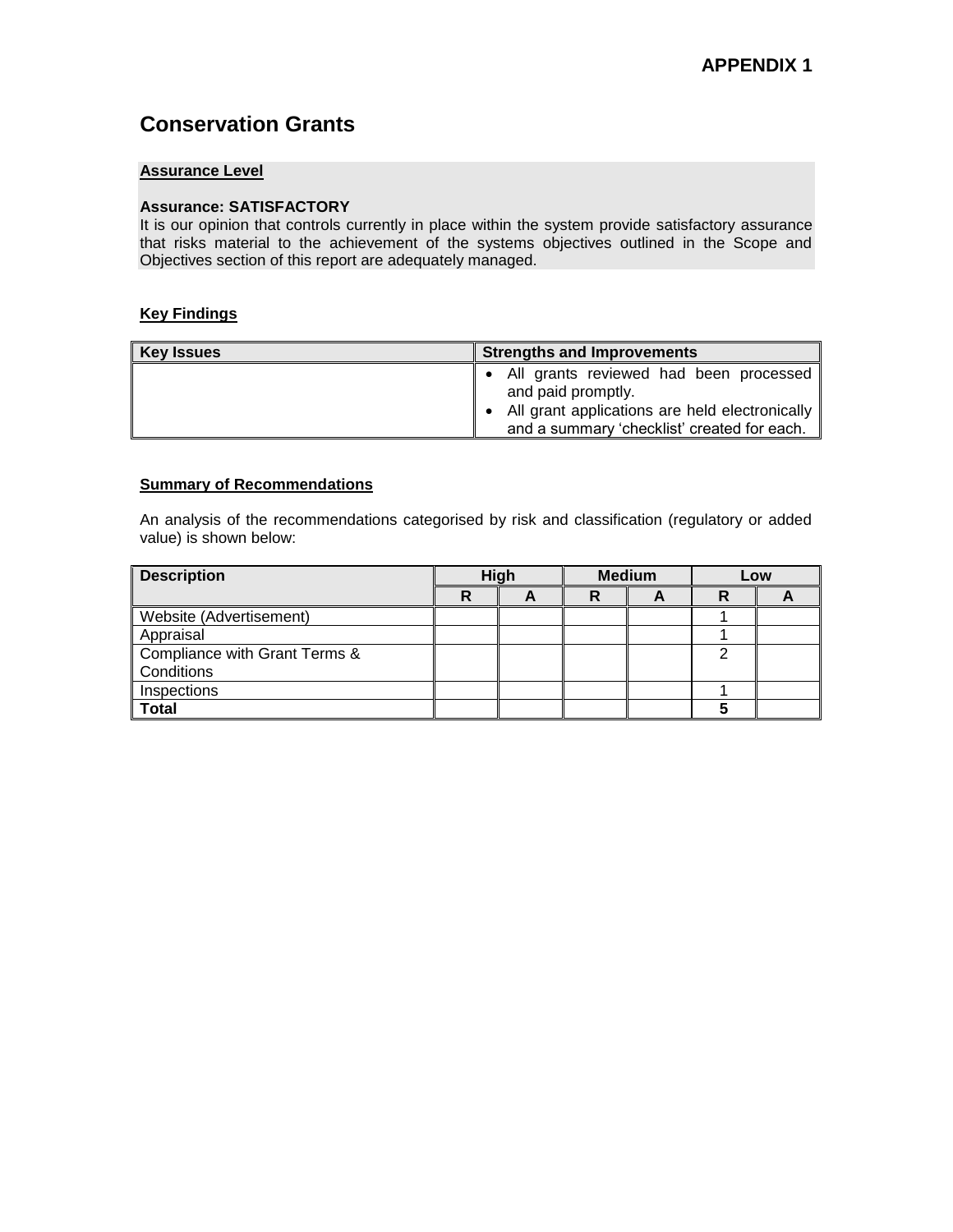# **Horticulture**

## **Assurance Level**

#### **Assurance: SATISFACTORY**

It is our opinion that controls currently in place within the system provide satisfactory assurance that risks material to the achievement of the systems objectives outlined in the Scope and Objectives section of this report are adequately managed.

## **Key Findings**

| <b>Key Issues</b>                                                                                                                                                                                                                                                                                                                                                                                                                                                                                                                                                                 | <b>Strengths and Improvements</b>                                                                                                                                                                                                                                                                                |
|-----------------------------------------------------------------------------------------------------------------------------------------------------------------------------------------------------------------------------------------------------------------------------------------------------------------------------------------------------------------------------------------------------------------------------------------------------------------------------------------------------------------------------------------------------------------------------------|------------------------------------------------------------------------------------------------------------------------------------------------------------------------------------------------------------------------------------------------------------------------------------------------------------------|
| All events should be appropriately<br>$\bullet$<br>authorised and all documentation<br>maintained including post application<br>advice, risk assessments and signed<br>terms and conditions.<br>• The procedure and guidance documents<br>provided to event organisers should be<br>reviewed to ensure that clear advice is<br>provided regarding any potential food<br>vendors at the event and any known<br>details passed to the Environmental<br>Health service.<br>• Procurement Procedure Rules should be<br>adhered to for all annual contract values<br>exceeding £2,000. | The Playing Pitch Strategy is complete and<br>$\bullet$<br>awaiting approval.<br>TPO applications are recorded on a<br>$\bullet$<br>register. TPO applications are processed<br>within the 8 week timescale as defined by<br>legislation.<br>Signed agreements are in place for all<br>$\bullet$<br>concessions. |

### **Summary of Recommendations**

| <b>Description</b>                 | <b>High</b> |  | <b>Medium</b> |  | Low |  |
|------------------------------------|-------------|--|---------------|--|-----|--|
|                                    |             |  |               |  | R   |  |
| Events within Parks & Open Spaces  |             |  |               |  |     |  |
| Playground Equipment Procurement   |             |  |               |  |     |  |
| Concessions                        |             |  |               |  |     |  |
| <b>Amenity Maintenance Service</b> |             |  |               |  |     |  |
| Total                              |             |  |               |  |     |  |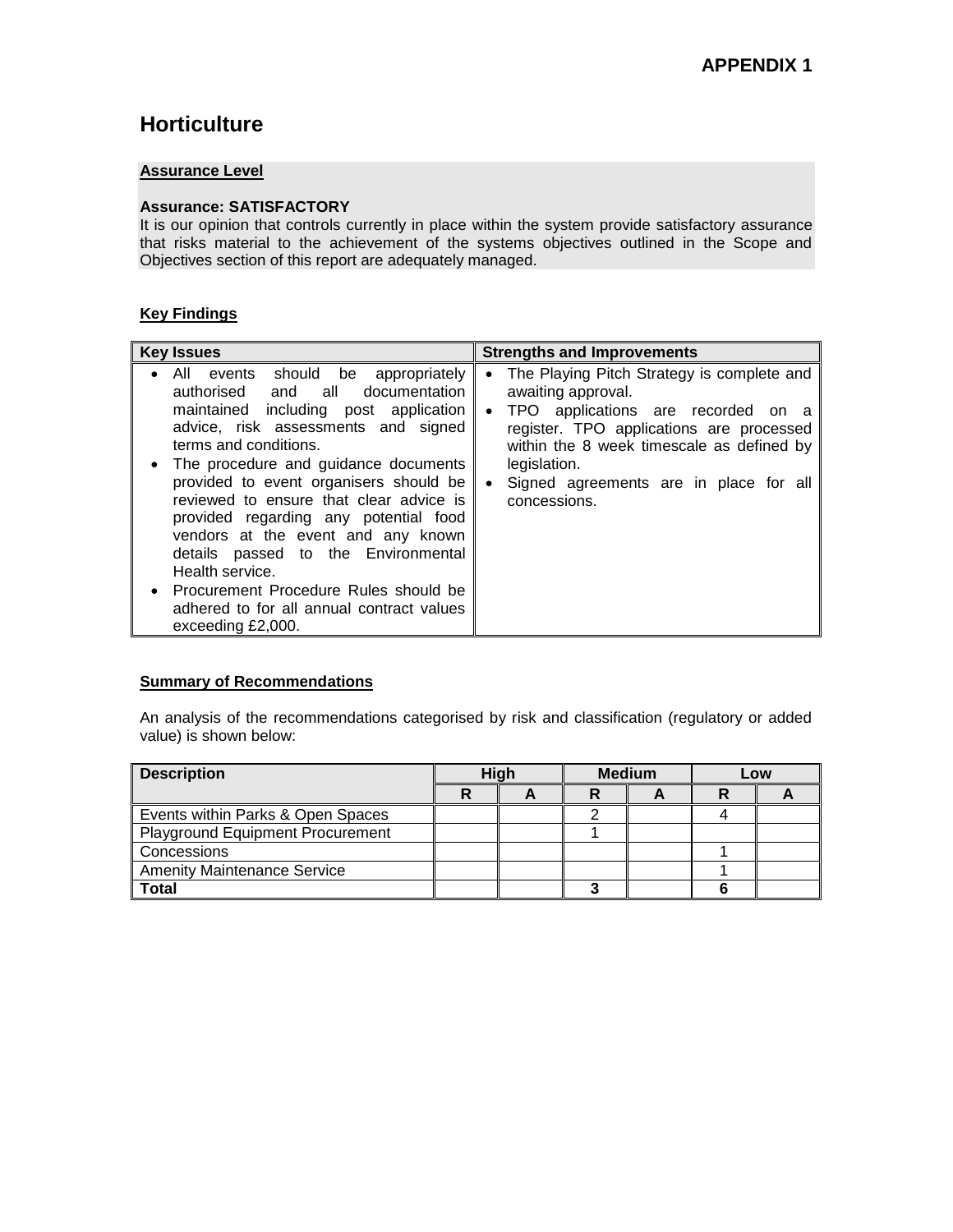# **Capital Contract Management & Housing Contracts**

#### **Assurance Level**

#### **Assurance: SATISFACTORY**

It is our opinion that controls currently in place within the system provide satisfactory assurance that risks material to the achievement of the systems objectives outlined in the Scope and Objectives section of this report are adequately managed.

## **Key Findings**

| <b>Key Issues</b>                                                                                             | <b>Strengths and Improvements</b>                                                                                                                                                                                                                                                                                                                                       |
|---------------------------------------------------------------------------------------------------------------|-------------------------------------------------------------------------------------------------------------------------------------------------------------------------------------------------------------------------------------------------------------------------------------------------------------------------------------------------------------------------|
| Documented<br>should<br>procedures<br>be<br>introduced in relation to the approval of<br>contract variations. | Joint working with Procurement and the<br>٠<br>introduction of electronic tenders<br>has<br>resulted in tenders being consistently<br>managed.<br>Contract spend is regularly monitored.<br>The restructure within Asset Services and<br>introduction of standard processes has<br>resulted in capital projects being more<br>consistently managed across the Alliance. |

#### **Summary of Recommendations**

| <b>Description</b>                 | High |  | <b>Medium</b> |  | Low |  |
|------------------------------------|------|--|---------------|--|-----|--|
|                                    | R    |  | R             |  | R   |  |
| <b>Project Documentation</b>       |      |  |               |  |     |  |
| <b>Risk Management</b>             |      |  |               |  |     |  |
| <b>Project Management Training</b> |      |  |               |  |     |  |
| Use of External Consultants        |      |  |               |  |     |  |
| <b>Contract Variations</b>         |      |  |               |  |     |  |
| Post Project Review                |      |  |               |  |     |  |
| <b>Contract Payments</b>           |      |  |               |  |     |  |
| Total                              |      |  |               |  |     |  |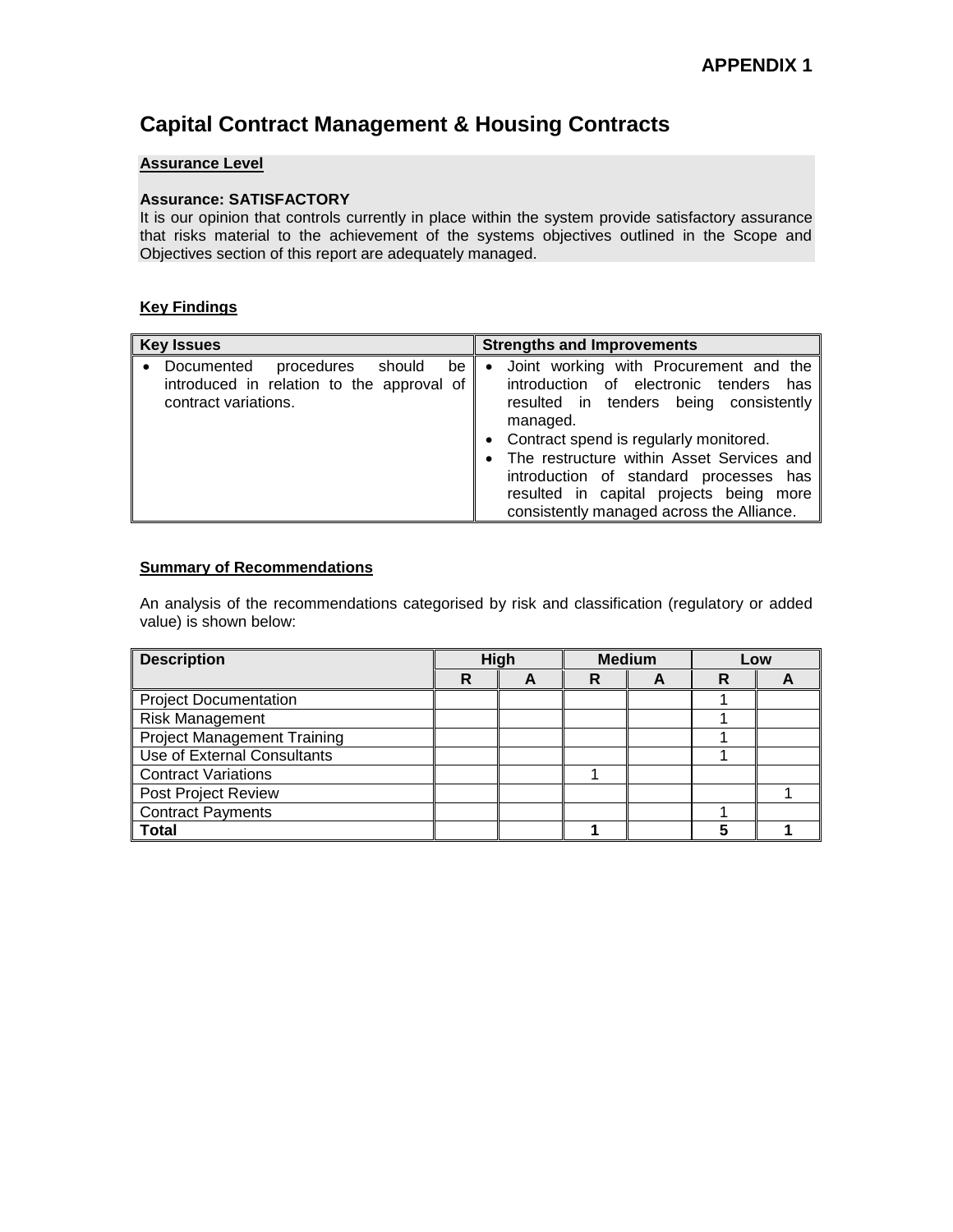# **Safeguarding**

## **Assurance Level**

#### **Assurance: SATISFACTORY**

It is our opinion that controls currently in place within the system provide satisfactory assurance that risks material to the achievement of the systems objectives outlined in the Scope and Objectives section of this report are adequately managed.

## **Key Findings**

| <b>Key Issues</b>                                                                                                                                                                                                                                                                                                                                                                                                                                                                                                                                              | <b>Strengths and Improvements</b>                                                                                                                                                                                                                                                                                                                                                                           |
|----------------------------------------------------------------------------------------------------------------------------------------------------------------------------------------------------------------------------------------------------------------------------------------------------------------------------------------------------------------------------------------------------------------------------------------------------------------------------------------------------------------------------------------------------------------|-------------------------------------------------------------------------------------------------------------------------------------------------------------------------------------------------------------------------------------------------------------------------------------------------------------------------------------------------------------------------------------------------------------|
| A single Alliance Recruitment Policy should<br>documented to include<br>current<br>be<br>procedures with regards to Safeguarding<br>and Disclosure and Barring Service (DBS)<br>checking.<br>A review should be undertaken of the<br>current levels of access to Safeguarding<br>records held on the Council's network and<br>removed/restricted<br>where<br>access<br>appropriate.<br>A Policy should be developed<br>that<br>considers<br>safeguarding<br>controls<br>assurance for transacting with contractors,<br>volunteers and any other organisations. | Job descriptions and person specifications<br>٠<br>have now been amended to include<br>Safeguarding.<br>Regular safeguarding meetings take place<br>$\bullet$<br>both internally and externally.<br>Safeguarding training forms part of the<br>$\bullet$<br>Alliance E-ssentials Corporate mandatory<br>training.<br>All safeguarding referrals reviewed<br>had<br>$\bullet$<br>been adequately dealt with. |

## **Summary of Recommendations**

| <b>Description</b>                 | High |  |   |  | <b>Medium</b> |  | Low |  |
|------------------------------------|------|--|---|--|---------------|--|-----|--|
|                                    | R    |  | R |  | R             |  |     |  |
| Staff & Member Training / MyView   |      |  |   |  | 5             |  |     |  |
| Recruitment & Disclosure & Barring |      |  |   |  |               |  |     |  |
| Service (DBS) checks               |      |  |   |  |               |  |     |  |
| <b>Safeguarding Referral Form</b>  |      |  |   |  |               |  |     |  |
| <b>Recording Of Concerns</b>       |      |  |   |  |               |  |     |  |
| Access                             |      |  |   |  |               |  |     |  |
| Procurement & Contract Management  |      |  |   |  | 2             |  |     |  |
| <b>Risk Register</b>               |      |  |   |  |               |  |     |  |
| Policy & Procedures                |      |  |   |  |               |  |     |  |
| Total                              |      |  | 3 |  | 9             |  |     |  |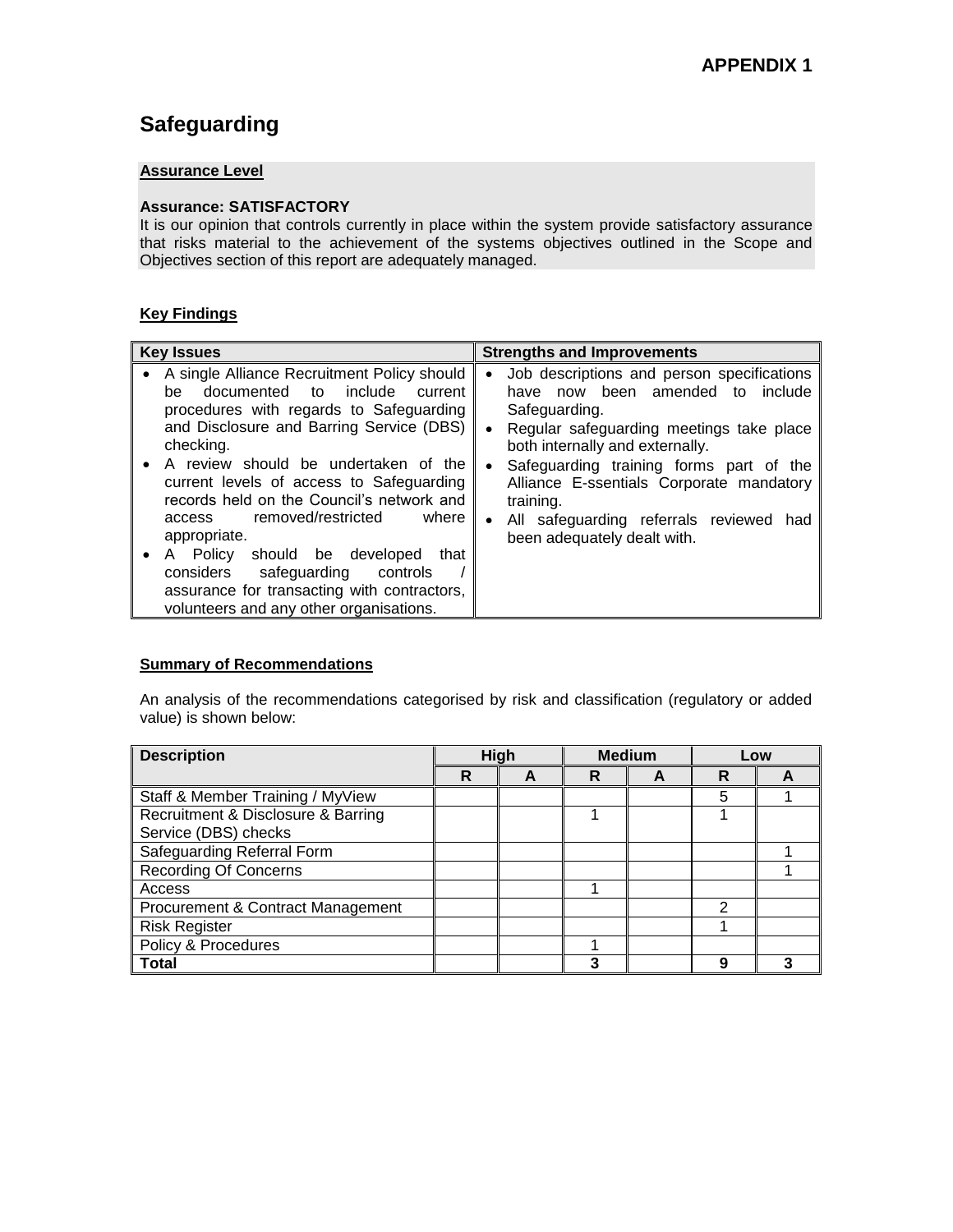# **Elections**

## **Assurance Level**

## **Assurance: SATISFACTORY**

It is our opinion that controls currently in place within the system provide satisfactory assurance that risks material to the achievement of the systems objectives outlined in the Scope and Objectives section of this report are adequately managed.

## **Key Findings**

| <b>Key Issues</b>                                                                                                                                                                                                                                                                                        | <b>Strengths and Improvements</b>                                                       |
|----------------------------------------------------------------------------------------------------------------------------------------------------------------------------------------------------------------------------------------------------------------------------------------------------------|-----------------------------------------------------------------------------------------|
| Procurement procedure rules should be<br>followed in all instances where spend                                                                                                                                                                                                                           | Increased alignment of processes and<br>$\bullet$<br>procedures.                        |
| reaches appropriate levels.<br>Working times should be appropriately<br>$\bullet$<br>recorded and monitored<br>to<br>ensure<br>compliance with local and<br>national<br>regulations.<br>Recruitment and Selection<br>procedures<br>$\bullet$<br>should be adhered to when recruiting<br>temporary staff. | Successful<br>delivery of a number<br>οf<br>٠<br>significant elections during the year. |

## **Summary of Recommendations**

| <b>Description</b>      | High |   | <b>Medium</b> |   | Low |   |
|-------------------------|------|---|---------------|---|-----|---|
|                         | R    | A | R             | A | R   | A |
| Nominations             |      |   |               |   |     |   |
| Security                |      |   |               |   |     |   |
| Planning & Review       |      |   |               |   | 2   |   |
| Procurement             |      |   |               |   |     |   |
| Training                |      |   |               |   |     |   |
| <b>Postal Voting</b>    |      |   |               |   |     |   |
| Payment of Staff        |      |   |               |   | 3   |   |
| Recruitment             |      |   |               |   | л   |   |
| <b>Polling Stations</b> |      |   |               |   |     |   |
| Accounts                |      |   |               |   |     |   |
| <b>Total</b>            |      |   | 3             |   | 12  | 3 |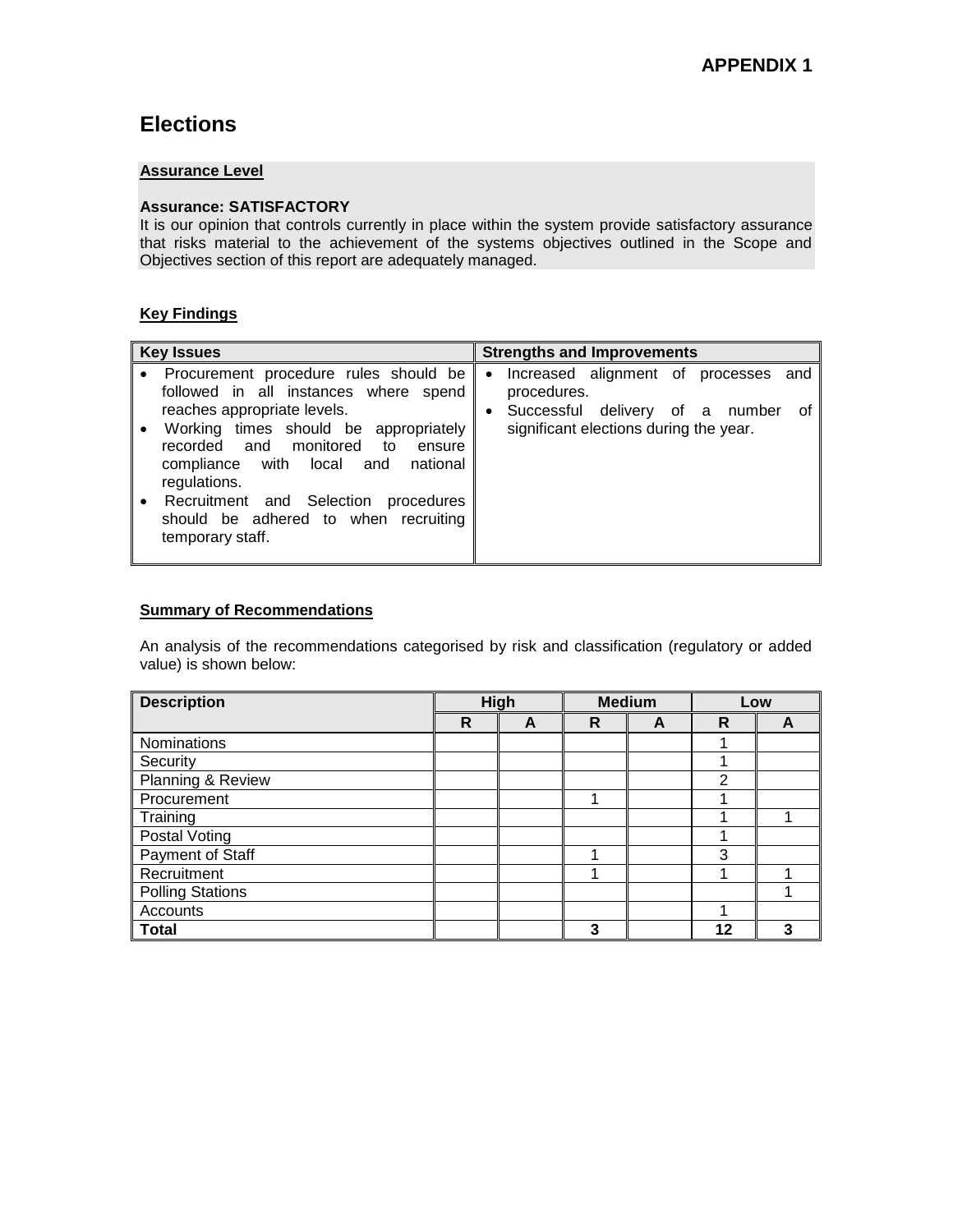# **Planning Policy**

## **Assurance Level**

#### **Assurance: SUBSTANTIAL**

It is our opinion that controls currently in place within the system provide substantial assurance that risks material to the achievement of the systems objectives outlined in the Scope and Objectives section of this report are adequately managed.

### **Key Findings**

| <b>Key Issues</b> | <b>Strengths and Improvements</b>                                                                                  |  |  |  |  |  |  |
|-------------------|--------------------------------------------------------------------------------------------------------------------|--|--|--|--|--|--|
|                   | • The Local Plan was approved by Council<br>and adopted on 14 April 2016.                                          |  |  |  |  |  |  |
|                   | • There is a procedure in place to ensure that<br>Neighbourhood Plans are subject to<br>consultation and adoption. |  |  |  |  |  |  |
|                   | • The Statement of Community Involvement<br>was confirmed as 'sound' by an external<br>inspector.                  |  |  |  |  |  |  |
|                   | Annual Monitoring Reports are produced.                                                                            |  |  |  |  |  |  |

#### **Summary of Recommendations**

| <b>Description</b>     | High |  | <b>Medium</b> |  | Low |  |
|------------------------|------|--|---------------|--|-----|--|
|                        |      |  |               |  |     |  |
| Procurement & Printing |      |  |               |  |     |  |
| Local Plan Database    |      |  |               |  |     |  |
| Risk Register          |      |  |               |  |     |  |
| <b>Total</b>           |      |  |               |  |     |  |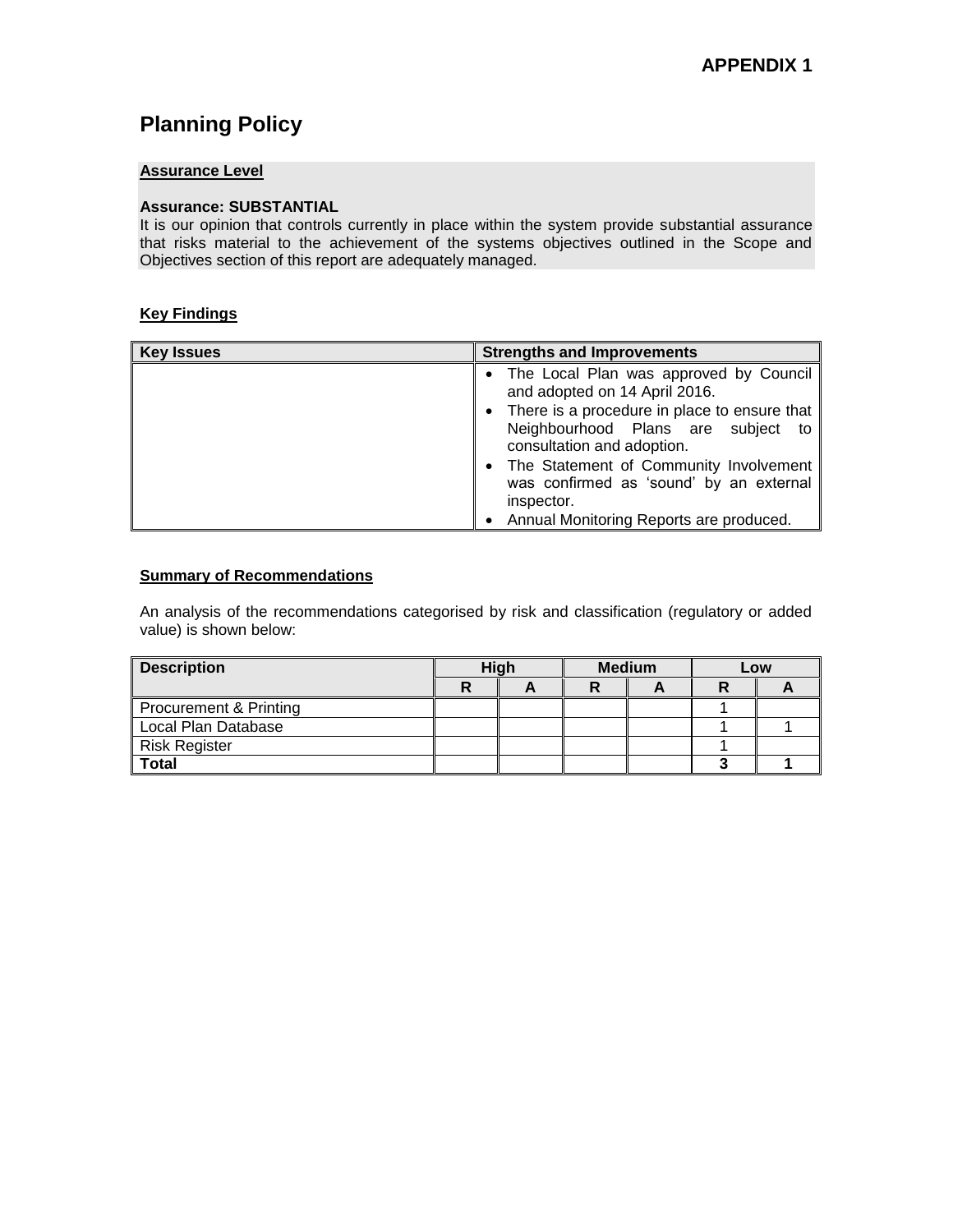# **Housing Advice**

## **Assurance Level**

#### **Assurance: SATISFACTORY**

It is our opinion that controls currently in place within the system provide satisfactory assurance that risks material to the achievement of the systems objectives outlined in the Scope and Objectives section of this report are adequately managed.

## **Key Findings**

| <b>Key Issues</b>                             | <b>Strengths and Improvements</b>             |
|-----------------------------------------------|-----------------------------------------------|
| Details of homelessness enquiries should      | The Council liaises effectively with partners |
| be entered onto the Locata system within      | $\bullet$                                     |
| the same working day where possible, and      | and good relationships are in place.          |
| preferably, directly onto the Locata system.  | Access to advice and assistance               |
| Any handwritten notes should stored           | <b>is</b>                                     |
| securely overnight in a lockable container.   | $\bullet$                                     |
| The procedure for placing homeless            | available 24 hours a day.                     |
| applicants in temporary accommodation in      | The government criteria were correctly        |
| the non originating authority of the Alliance | $\bullet$                                     |
| should be made robust, and any related        | applied for all cases of homelessness         |
| costs should be correctly accounted for.      | reviewed.                                     |

#### **Summary of Recommendations**

| <b>Description</b>           | High |  | <b>Medium</b> |  | Low |  |
|------------------------------|------|--|---------------|--|-----|--|
|                              | R    |  | R             |  | R   |  |
| I P1E Return                 |      |  |               |  |     |  |
| Homelessness Enquiries       |      |  |               |  |     |  |
| Homelessness Prevention Fund |      |  |               |  |     |  |
| Temporary Accommodation      |      |  |               |  |     |  |
| Rent Deposit Bonds           |      |  |               |  |     |  |
| Homelessness Strategy        |      |  |               |  |     |  |
| <b>Total</b>                 |      |  |               |  |     |  |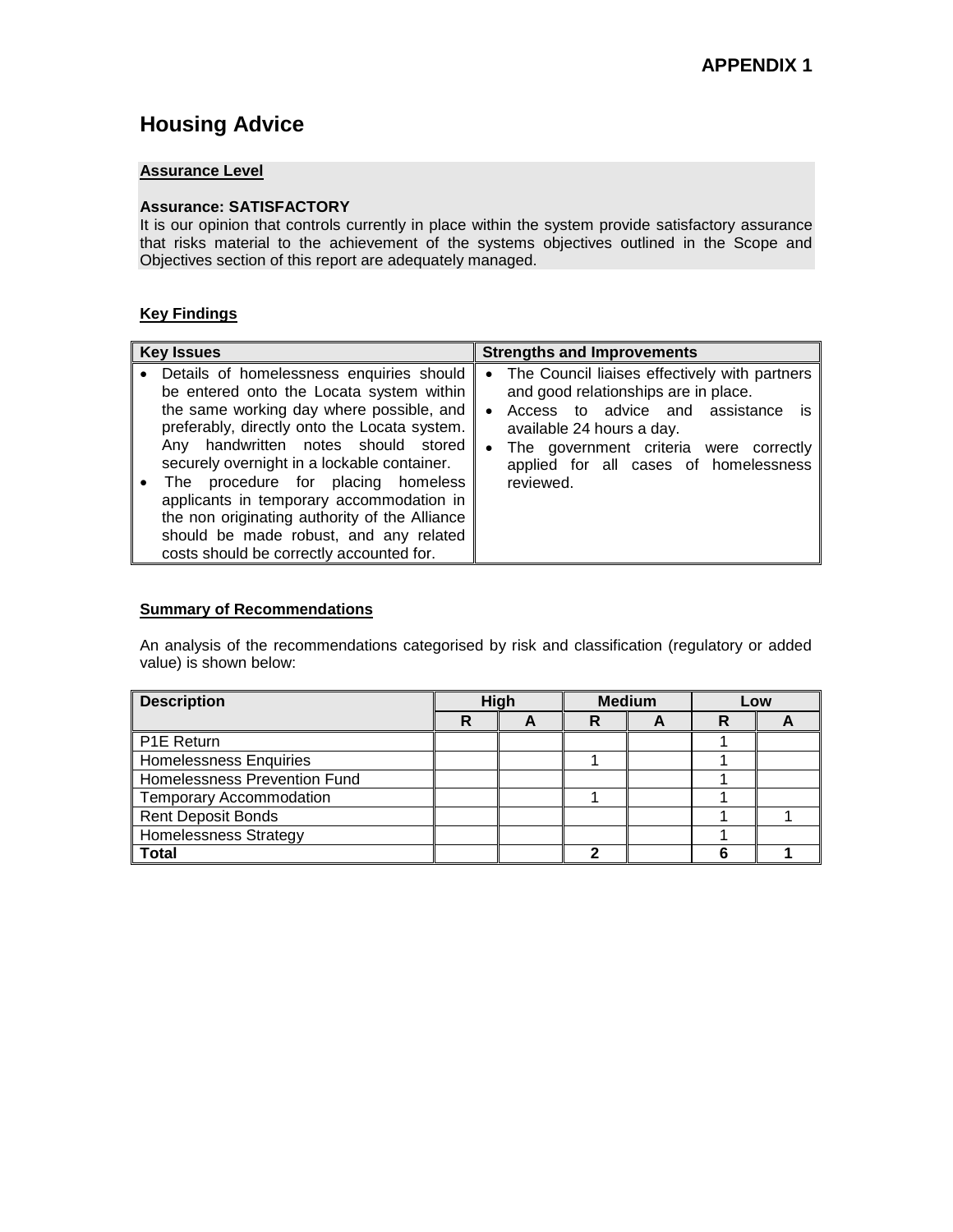# **Data Protection & Information Governance**

## **Assurance Level**

#### **Assurance: SATISFACTORY**

It is our opinion that controls currently in place within the system provide satisfactory assurance that risks material to the achievement of the systems objectives outlined in the Scope and Objectives section of this report are adequately managed.

### **Key Findings**

| <b>Key Issues</b>                                                                                                                                                                                                                                                                                                                                                                                                                                                                                                                                                                                                                                                                                                                                             | <b>Strengths and Improvements</b>                                                                                                                                                                                                                                                                                                                                                             |
|---------------------------------------------------------------------------------------------------------------------------------------------------------------------------------------------------------------------------------------------------------------------------------------------------------------------------------------------------------------------------------------------------------------------------------------------------------------------------------------------------------------------------------------------------------------------------------------------------------------------------------------------------------------------------------------------------------------------------------------------------------------|-----------------------------------------------------------------------------------------------------------------------------------------------------------------------------------------------------------------------------------------------------------------------------------------------------------------------------------------------------------------------------------------------|
| Each service should ensure that any<br>personal or sensitive data is collected and<br>processed in accordance with<br>the<br>conditions applicable to<br>the<br>Data I<br>Protection Act.<br>A review of systems utilised to record<br>personal data should be undertaken to<br>ensure that procedures are in place to<br>ensure that information is deleted once it<br>is no longer required.<br>A standard paragraph should be included<br>within all forms which include the<br>recording of personal information, to<br>ensure that data subjects are made aware<br>of use and storage of such data.<br>All relevant staff should be provided with<br>$\bullet$<br>sufficient information / training regarding<br>the General Data Protection Regulation. | An 'Information Governance Group' has<br>$\bullet$<br>been established and meets on a regular<br>basis.<br>Privacy Impact Assessments have been<br>$\bullet$<br>introduced as part of the Alliance Project<br>Methodology.<br>Information Asset Registers are<br>being<br>$\bullet$<br>completed by each service area to assist in<br>the identification and effective management<br>of data. |

## **Summary of Recommendations**

| <b>Description</b>                        | High |   | <b>Medium</b> |   | Low            |  |
|-------------------------------------------|------|---|---------------|---|----------------|--|
|                                           | R    | A | R             | A | R              |  |
| <b>Risk Register</b>                      |      |   |               |   |                |  |
| <b>Data Protection Awareness</b>          |      |   |               |   |                |  |
| Information Governance Group              |      |   |               |   |                |  |
| <b>Privacy Impact Assessments</b>         |      |   |               |   | 2              |  |
| Compliance with the Data Protection       |      |   | 3             |   | $\mathfrak{p}$ |  |
| Principles                                |      |   |               |   |                |  |
| Protective<br>Marking,<br>Handling<br>and |      |   |               |   |                |  |
| <b>Disposal Policy</b>                    |      |   |               |   |                |  |
| <b>Subject Access Requests</b>            |      |   |               |   | 2              |  |
| <b>General Data Protection Regulation</b> |      |   |               |   |                |  |
| <b>Total</b>                              |      |   |               |   | 11             |  |